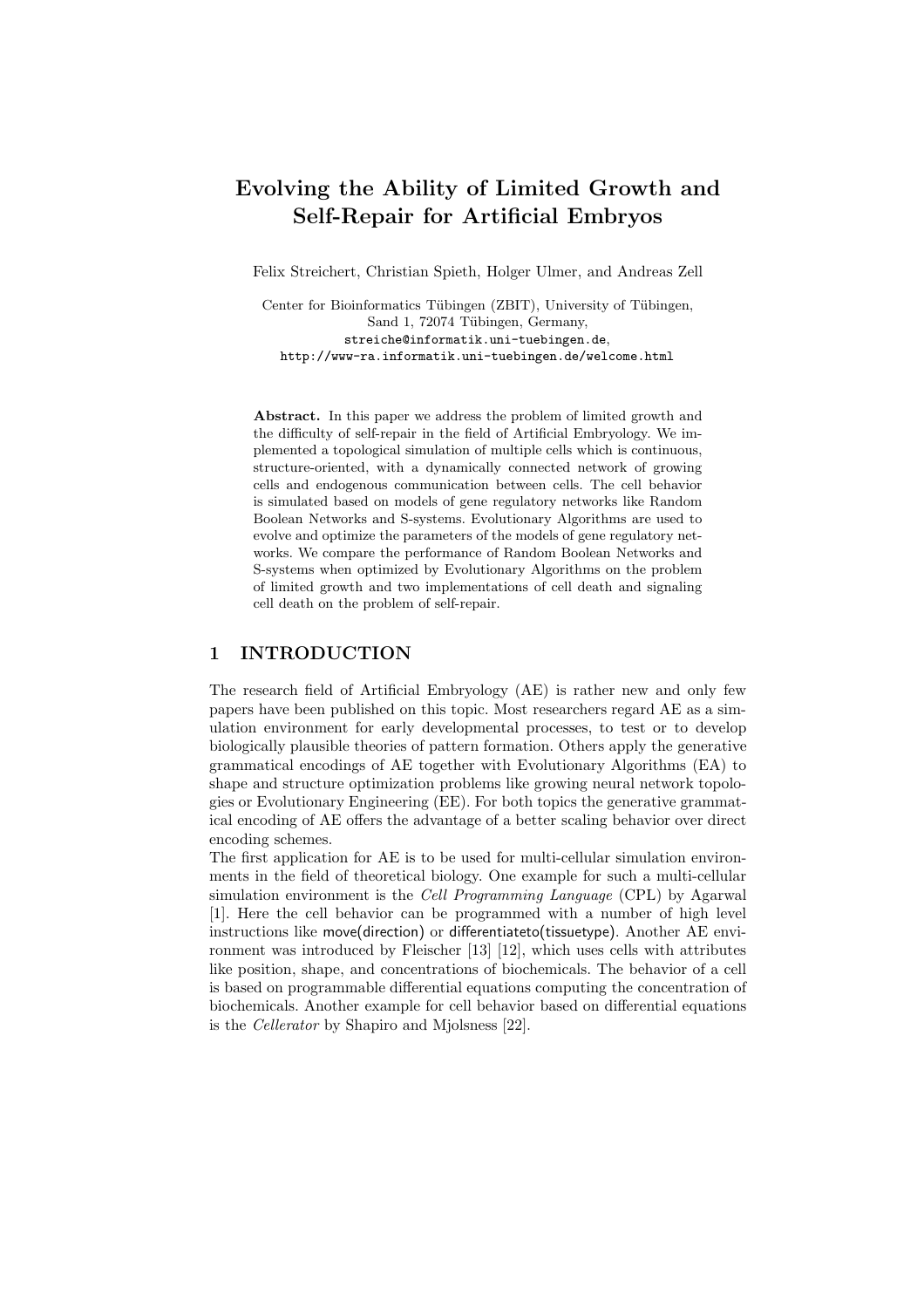Regarding the two applications of AE as coding scheme for growing neural nets and general shapes in EE, growing neural nets seems to be most popular and there are many publications in this research area [3] [7] [10]. EE on the other hand seems to lack a suitable representation scheme for generals shapes. There are only few successful examples of EE in the literature based on specialized EA representations, for instance, Funes and Pollak  $[14]$  were able to evolve Lego $\mathbb{R}$ bridges and cranes using a tree based EA representation. The general problem of shape representation in EE was discussed by Schoenauer on a topological optimum design problem [21]. He compares several parametric representations but in his conclusions he indicates that generative grammatical encodings could yield major advantages for EE. Actually Hornby and Pollak describe the advantages of generative grammatical encodings as they occur in AE by comparing a parametric, context-free L-System, generating LOGO style GP code, and a standard non-generative GP to build a model of a desk [16].

In this paper we address two fundamental problems for AE, first the problem of limited growth and second the problem of self-repair for artificial embryos, because without the ability of limited growth AE becomes useless as dynamic simulation environment in theoretical biology and also for EE. We solve these problems not by crafting suitable rules, but by optimizing the cell behavior, i.e. the parameters of the cell behavior, with an EA. We compare the performance and the properties of two models of cell behavior on the problem of limited growth and two different cell models on the problem of self-repair.

The next section gives an overview over some of the related work in the field of AE. In section 3 we describe our implementation of a simulator for a multicellular environment and the EA implementation. Results on the problems of limited growth and self-repair are discussed in section 4. Finally, conclusions on the achieved results and an outlook is given in section 5.

# **2 RELATED WORK**

In one of the earliest work by Hugo de Garis [5] the cell behavior was similar to neighborhood interaction rules of cellular automata and determined if a cell is to remain inactive, to die or to split as long as a maximum number of cell division was not exceeded. By using Genetic Algorithms (GA) he was able to grow simple convex shapes but failed on non-convex shapes. Therefore de Garis extended the cell model with sensors for gradients of biochemicals and added iteration counters [4]. Also the cell behavior was enlarged by 'operons' imitating the dynamics of gene regulatory networks, that allowed rules to be switched on or off. With additional sources of biochemicals placed in the environment he was able to grow simple non-convex shapes.

Frank Dellaert examined a biologically defensible model of development and evolved the shape and behavior of simple agents using a GA [6]. To emulate the behavior of gene regulatory networks he used Random Boolean Networks (RBN) and took the binary states of RBN's to detect cell differentiation. Delleart was able to evolve differentiated agents with sensors and actuators, but to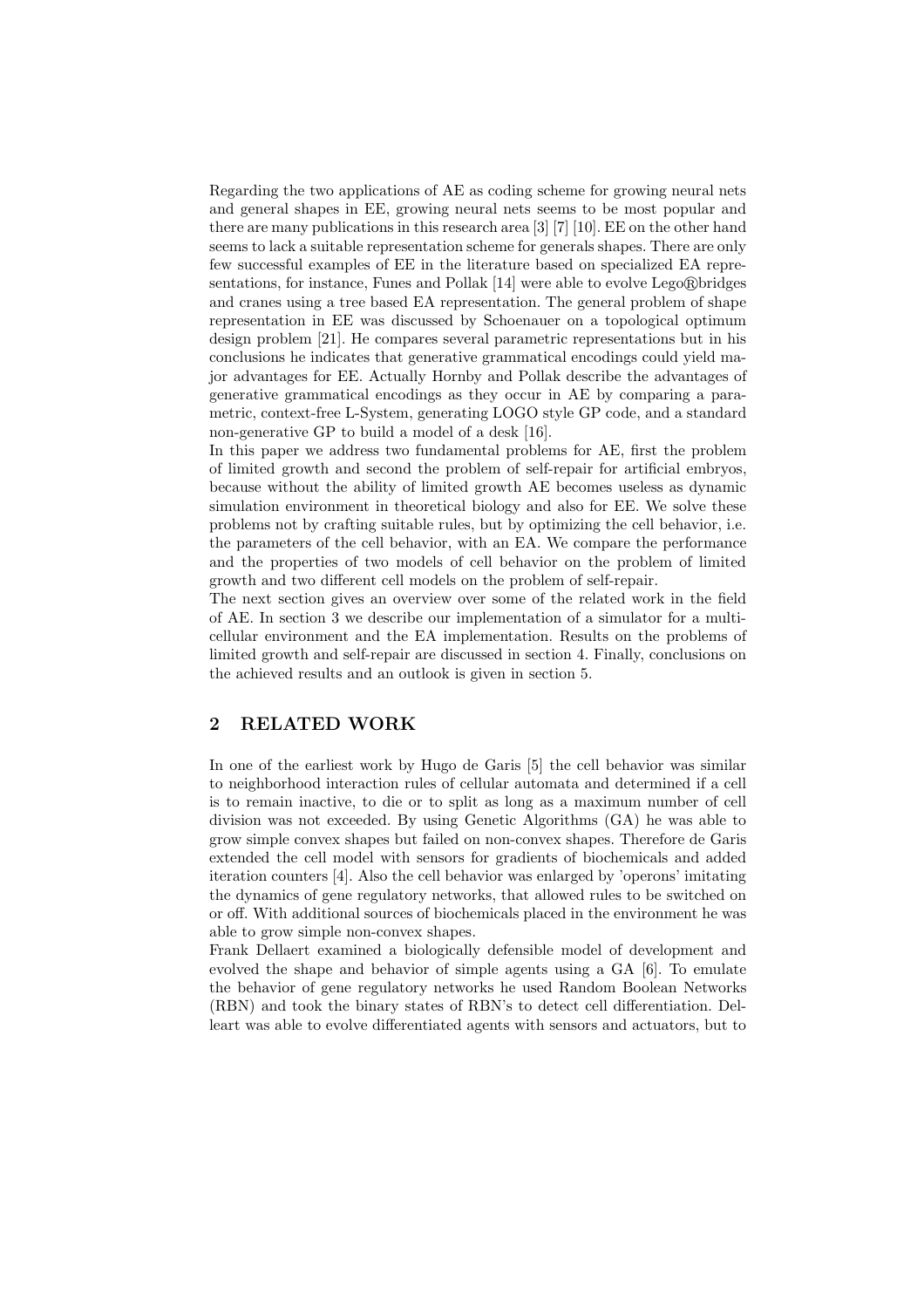do so he used asymmetrical division for the very first division to establish the anterior/posterior orientation of the organism and he gave cells adjacent to the horizontal midline of the organism a special input signal. Also only 64 cells were allowed to be generated, then the simulation stopped.

Peter Eggenberger also used the concept of gene regulation to control the behavior of developing cells [9] [11]. The cell behavior was based on structural genes, turned on or off by regulating genes depending on a local concentration of biochemicals. Activated structural genes produced biochemicals, cell adhesion molecules, receptors for biochemicals and caused cell division and death. The activation states of genes were used for cell differentiation. Although Eggenberger used EA to optimize shapes, the results he presented relied on additionally crafted exogenous sources of biochemicals that gave the necessary positional information to the organism.

A topological model was introduced by Duvdevani-Bar and Segel [8]. The behavior of the cells was based on the reaction-diffusion model devised by Gierer and Meinhardt [15]. They crafted examples for animal/vegetal region differentiation and examples for cell migration and neural differentiation in the visual system of Drosophila.

Only Fleischer and Barr discussed the topic of limited growth in [12]. They gave examples how to craft rules that produce limited growth by:

- **–** using a threshold of a biochemical concentration to disable cell division.
- **–** exhausting a limited, not regenerating factor necessary for cell division.

All other papers did not explicitly address the problem of limited growth, neither did they mention, if the organism were able to maintain the cell differentiation over a extended period of time. And although most researches were able to produce more or less fancy shapes, we want to concentrate on the most basic problems of AE first and then will start to evolve shapes and structure with EA.

# **3 ARTIFICIAL EMBRYOLOGY**

To discuss our multi-cellular simulation environment we will distinguish between cell behavior, cell mechanics and cell model that merges both. The cell behavior computes the upcoming cell states given by concentrations of  $n$  biochemicals  $B \in [0,1]^n$ . The cell model translates the cell state into cell actions like cell differentiation, growth (mitosis), cell death, etc.. The cell mechanics simulates the effect of cell actions on the neighborhood topology and spatial distribution of cells in the organism.

Using the classification scheme suggested by Prusinkiewicz [20] our cell model is continuous structure-oriented, synchronous, but time discrete, with a network topology and dynamic neighborhood relations and the communication between cells is based on lineage and endogenous interaction.

To simulate the development of an organism we start with a single cell  $c_0$  with  $B_{t=0} = [0]^n$ , compare fig. 1 at  $t = 0$ . Each discrete time step we compute the cell model for each cell  $c_i$  of the organism. The cell model determines if cell actions take place and then calls cell behavior and cell mechanics successively.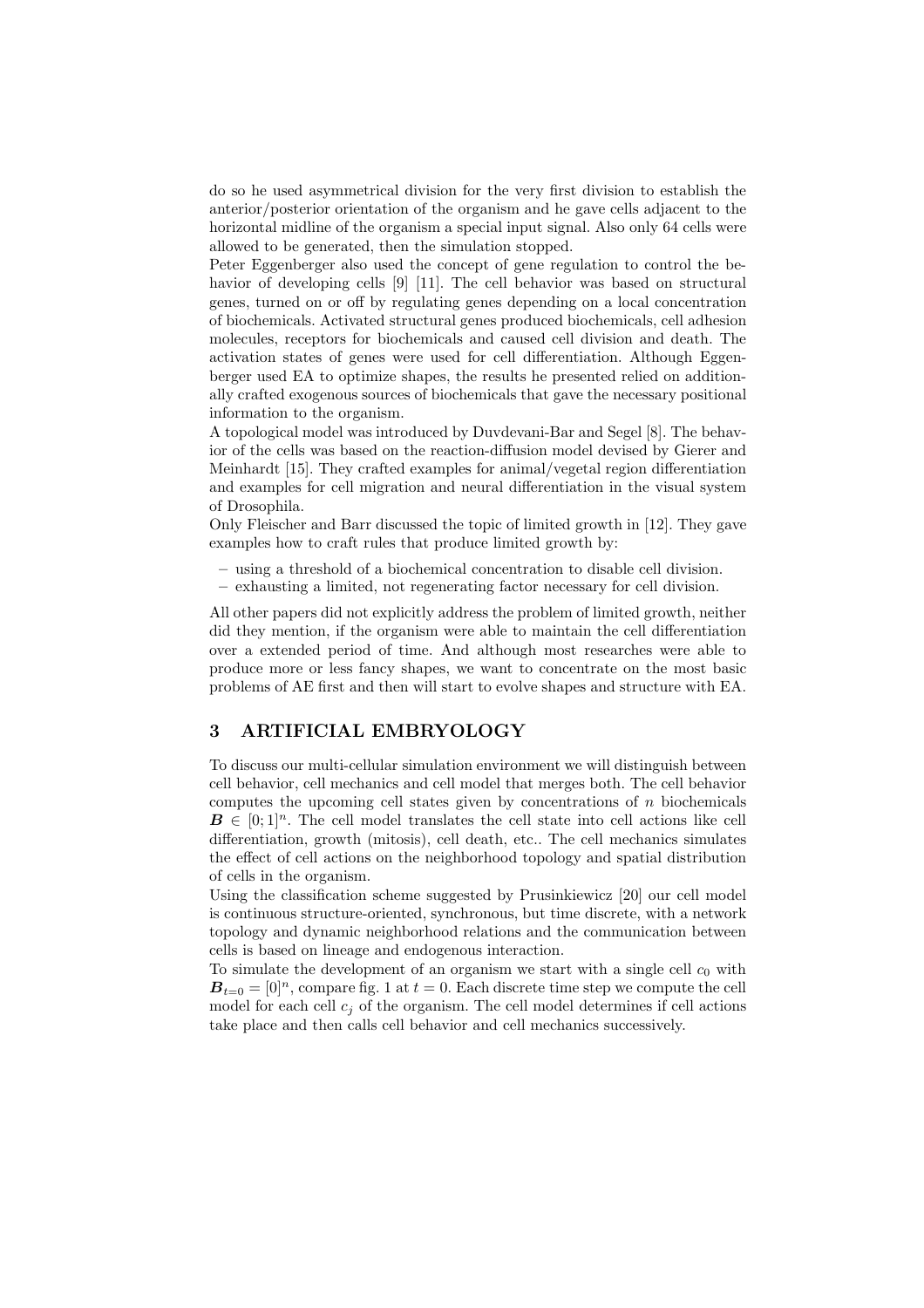

**Fig. 1.** Simulated organism with RBN  $(n = 3; k = 2), T = [0.5]^3, R_{prod} = [1]^3$ ,  $\mathbf{R}_{dqr} = [0]^3$ ,  $\mathbf{D} = [0]^3$  and  $\mathbf{B}_{t=0} = [0]^3$ . The cells state equals the state of RBN.

#### **3.1 CELL MODEL**

All possible actions performed by cell  $c_j$  are based on the current state of the cell's biochemicals *B* or on external causes, as for example in the case of cell death or diffusion. Currently only few cell actions are possible:

**Cell growth (mitosis)**: In the case of  $B_0 = 1$  cell mitosis can happen if enough space is available. To prevent proliferation a cell is only allowed to split, if no neighboring cell is closer than  $\frac{t_{dist}}{2}$ . During mitosis the daughter cell inherits all properties of  $c_i$ , this is called communication through lineage. For both cells the values of *B* are halved, assuming that both cells instantaneously reach the original volume without generating additional biochemicals. Compare fig. 1 in this example mitosis occurs at  $t = 1$ ,  $t = 3$ ,  $t = 5$  etc..

**Cell death**: Currently death can only be caused by external evens, see chap. 4.2. When dying the cell removes all connections to neighboring cells and is then removed from the environment. In an alternative implementation the dying cell injects an additional biochemical into neighboring cells indicating it's death.

**Diffusion of biochemicals**: Endogenous interaction between cells is simulated by exchanging biochemicals *B* between neighboring cells depending on a concentration gradient and the diffusion rate  $D$ . In fig. 1 diffusion is disabled,  $D = [0]^3$ .

## **3.2 CELL BEHAVIOR**

The behavior of a cell is to resemble a gene regulatory network of  $n$  genes to compute the concentration of biochemicals  $B_{t+1} = f(B_t)$ . There are a number of alternatives to model gene regulatory networks: Random Boolean Networks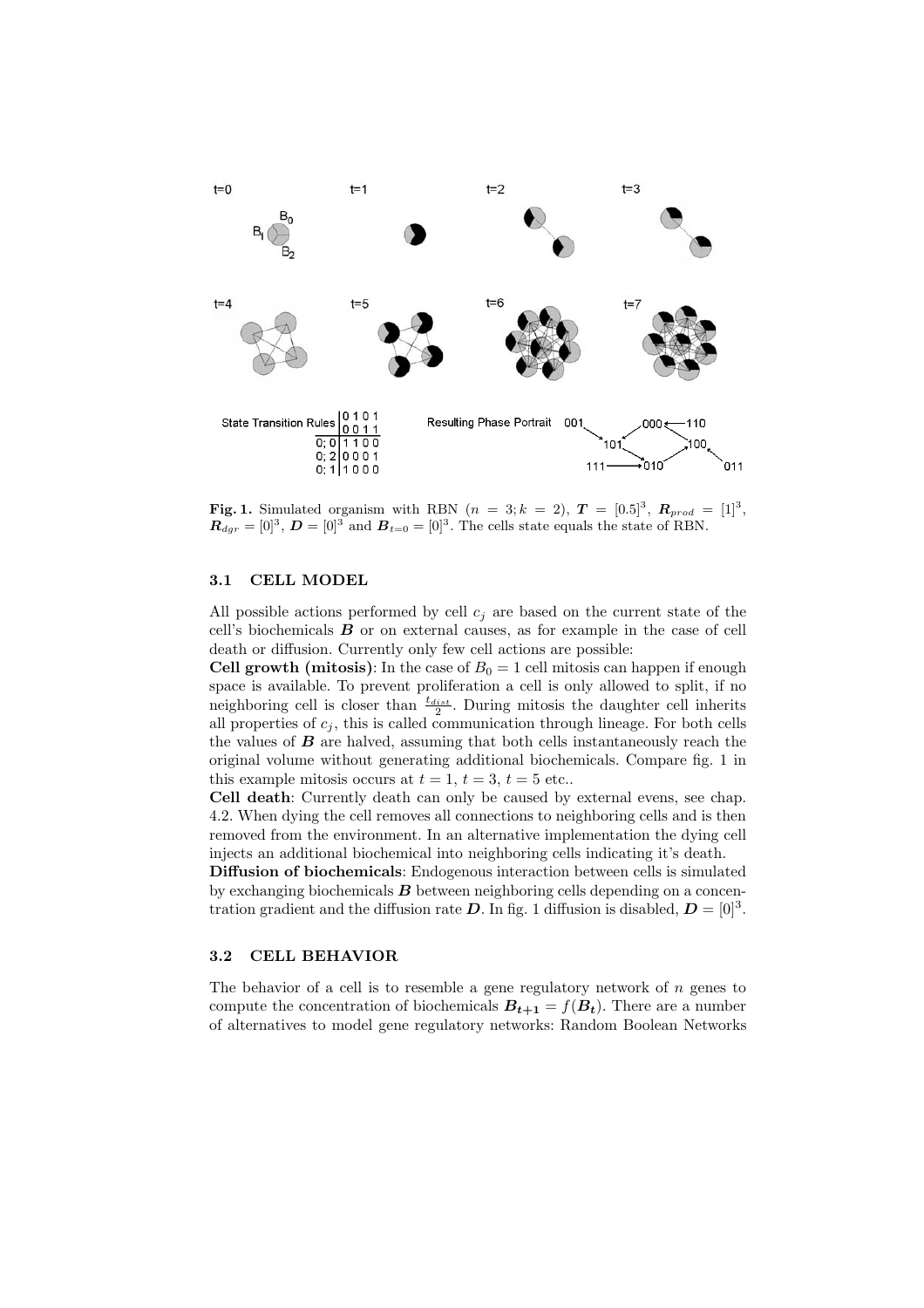(RBNs) [18], Qualitative Network models [2], Weight Matrices [24], Dynamic Bayesian Networks [19], S-Systems [17], general differential equations [15] and many more.

We decided to compare RBNs and S-systems since they are the most different and are both well documented and examined.

**Random Boolean Networks** (RBN) are one example for a model of gene regulatory networks  $[18]$   $[25]$ . They consist of a state vector of n booleans, each representing the state (on/off) of a single gene, in our cell model each one is associated with a biochemical  $B_i$ . The state transition rule  $S_i$  for each state is defined by n boolean functions with k biochemicals as input  $I_i$ . An example for state transition rules and the resulting phase portrait, describing the succession to states, for a RBN is given in fig. 1.

Since this behavior can't be considered realistic we extended the binary RBN to a real-valued RBN. Here the boolean input states for the RBN are calculated from B and each one is set true if the associated biochemical  $B_i$  exceeds a given threshold  $T_i$ . If the subsequent boolean state is  $true$ , the activated gene produces biochemicals proportional to the production rate  $R_{prod}$  or the deactivated gene degrades the biochemical proportional to the degradation rate  $\mathbf{R}_{dgr}$ .

**S-systems** (*synergistic* and *saturable* systems) have been suggested by Irvine and Savageau [17]. A S-system is given by a set of nonlinear differential equations:

$$
\frac{dB_i(t)}{dt} = \alpha_i \prod_{j=1}^n B_j(t)^{\mathcal{G}_{i,j}} - \beta_i \prod_{j=1}^n B_j(t)^{\mathcal{H}_{i,j}} \tag{1}
$$

For each simulation time step  $\Delta t = 1$  equation (1) is integrated using a Runge-Kutta algorithm with fixed step size of  $t_{step} = 0.02$ . To prevent the S-system running into a fixed state with  $\mathbf{B} = [0]^n$  we demand  $\mathbf{B}_i \geq 0.0001$   $\forall i$ .

## **3.3 CELL MECHANICS**

Our cell mechanics are based on a 'winged vertex' structure which is given by the cell's position (vertex) and the cell's neighborhood relations (wings). The cell mechanics updates both, to achieve equally spaced cells with a smooth neighborhood topology in two dimensional environments we used  $r_{cell} = 1$  as cell radius,  $t_{dist} = 2 \cdot r_{cell}$  as target distance between cells and  $t_{neigh} = 7$  as target number of neighborhood relations.

Regarding the neighborhood relations each cell  $c_i$  adds the  $t_{neich}$  most closest cells as neighbors. An alternative method to calculate the neighborhood topology are Voronoi diagrams.

To update the position of  $c_i$ , we use the neighborhood topology to simulate the forces of each neighbor exerted on  $c_j$ . This is simulated repeatedly to reach a state of equilibrium. To introduce an element of chance, brownian motion is added to the cells position. An example distribution of cells can be seen in fig.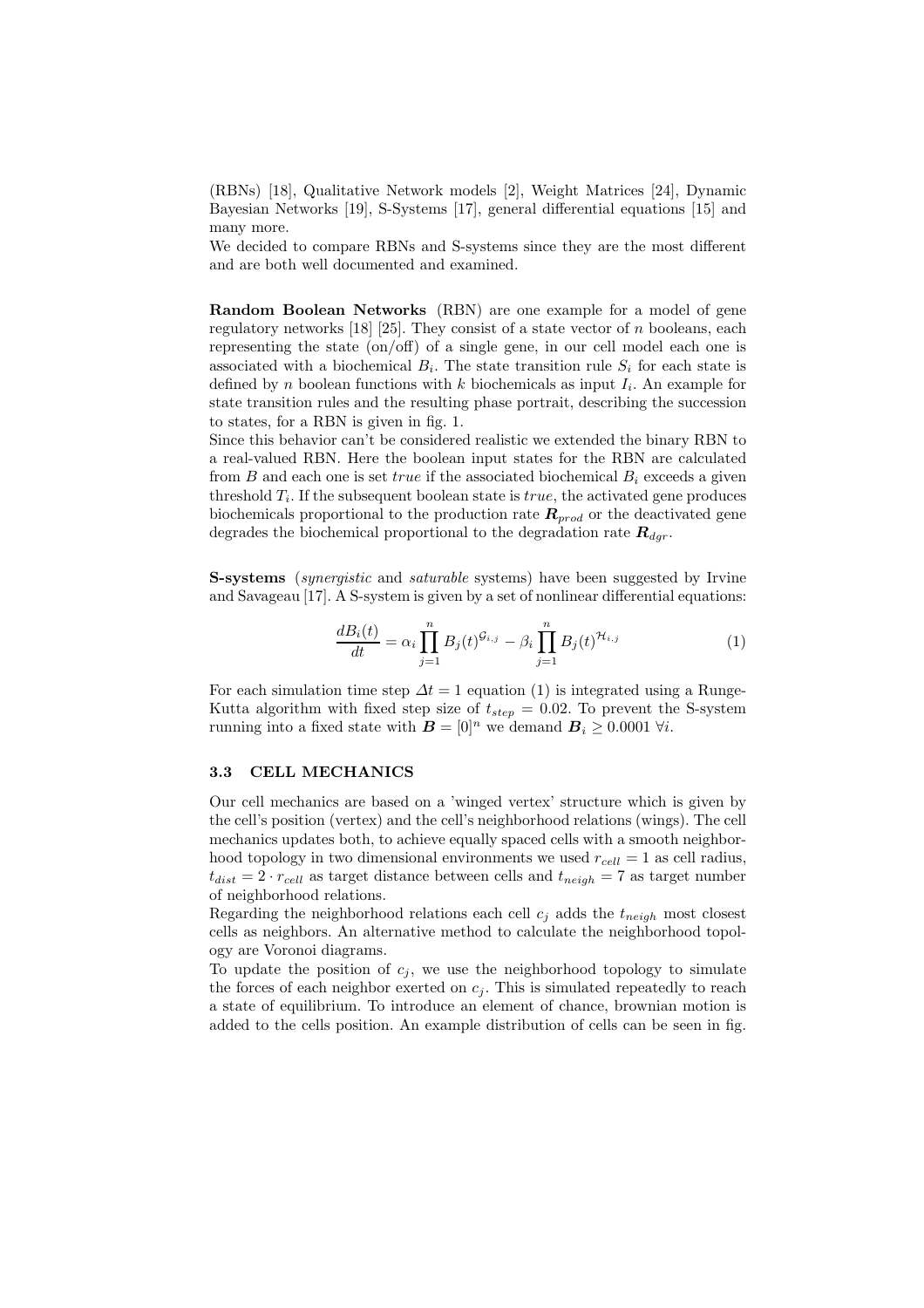1. A broken symmetry in this example can occur due to limited space available for cell mitosis or due to asymmetrical diffusion of biochemicals because of local differences in neighborhood topology.

Although the example in fig. 1 connotes reproducibility, the brownian motion of cells has a major impact on our results. Compare fig 2 for four examples of the same real-valued RBN based cell behavior. Only in three simulations the organism developed the upper left convexity. This can be explained by taking into account the discrete RBN behavior. Only slight changes in the neighborhood topology can cause variations in the concentration of biochemicals. When using boolean discretization these variations can lead to major changes in cell behavior and finally, the shape of the organism.



**Fig. 2.** Example organisms

## **4 RESULTS**

We use an EA-hybrid to optimize the parameters of the RBN and the S-system to evolve suitable cell behavior for organisms with the ability of limited growth and self-repair formulated as maximization problem. The EA-hybrid allows us to mix different EA genotypes and mutation/crossover operators on the level of individuals. We use an ( $\mu = 50, \lambda = 100$ ) EA population strategy, tournament selection with  $t_{group} = 8$  and a mutation and crossover probability of  $p_{mut} = p_{cross} = 0.7$  for each selected EA operator. The GA mutation alters one bit per mutation and uses one-point crossover on the GA genotype. On the ES genotype we use global ES mutation and discrete recombination.

To evaluate the fitness each individual (organism) is simulated for  $t_{max} = 100$ time steps. For each experiment we perform 10 independent optimizing runs and the behavior of the best found organism of each run is averaged over at least 10 simulations.

## **4.1 LIMITED GROWTH**

We define the EA fitness function for the problem of limited growth as the inverse of minimizing the quadratic error, weighted with  $t$  to prefer fast growing organisms:

$$
\Phi(x_i) = \frac{1}{1 + \sum_{t=0}^{t_{max}} \left( \frac{t*(\Theta - ||O(x_i)_t||)^2}{t_{max}} \right)}
$$
(2)

where  $\Theta = 30$  gives the desired size of the resulting organism and  $||O(x_i)_t||$  is the size of the organism at time  $t$  based on the cell behavior suggested by the EA individual  $x_i$ .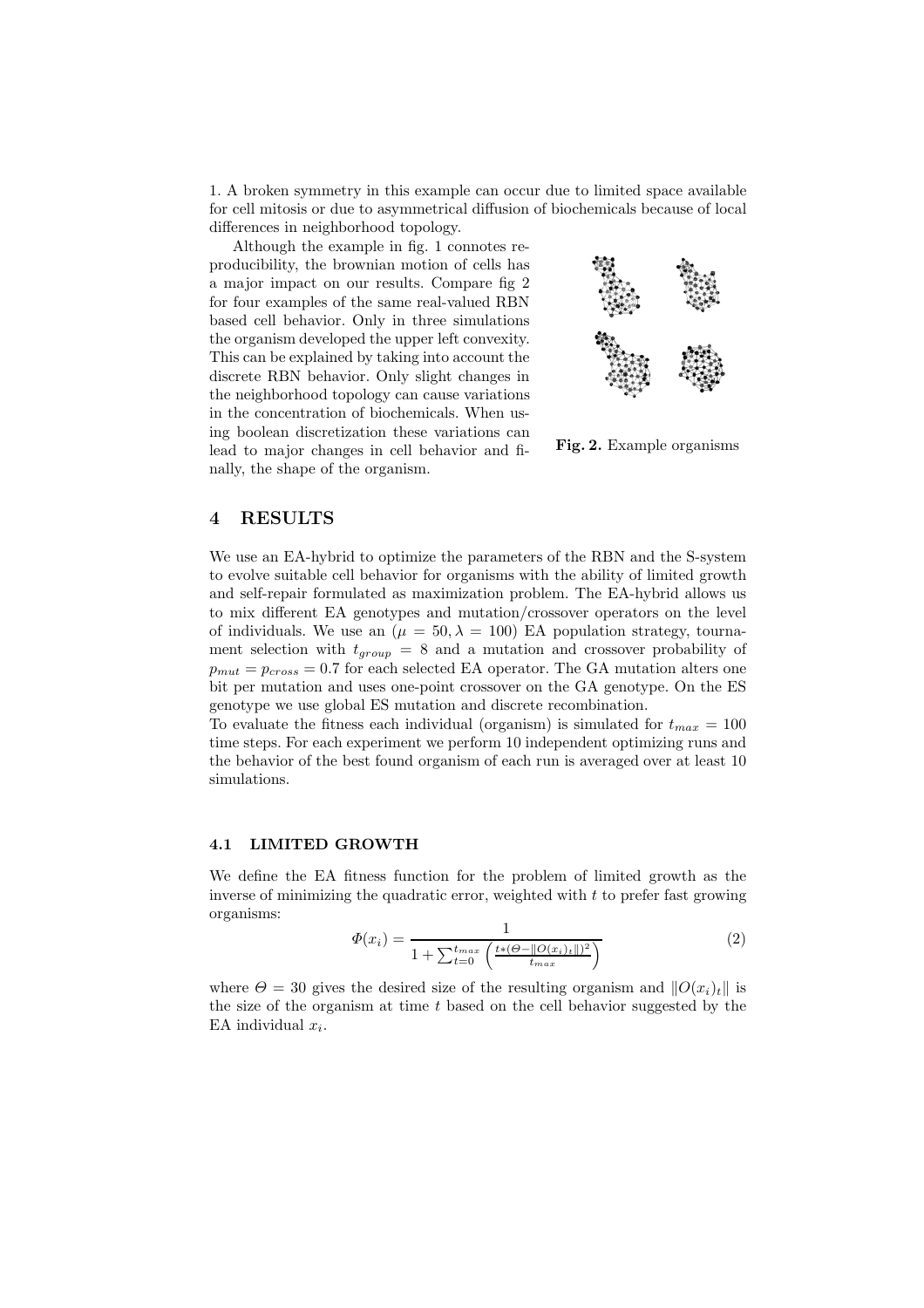

**Fig. 3.** Avg. of best solutions **Fig. 4.** Avg. size of best samples

We examine the performance of RBNs and S-system with either two or three genes on this problem. First we compare the binary and the real-valued RBN on this problem optimizing the state transition rules for each state with a GA and threshold values  $T \in [0,1]^n$ , the production rate  $\mathbf{R}_{prod} \in [0,1]^n$ , the degradation rate  $\mathbf{R}_{dqr} \in [0,1]^n$  and the diffusion rate  $\mathbf{D} \in [0,0.5]^n$  for each biochemical with an ES if necessary. Fig. 3 shows that the binary RBN fails to evolve the ability of limited growth, but that the real-valued RBN solves this problem even with only two genes available. Regarding the S-system we achieved even better results optimizing  $\alpha \in [0; 10]^n$ ,  $\beta \in [0; 10]^n$ , the matrices  $\mathcal{G} \in [-3; +3]^{n \times n}$  and  $\mathcal{H} \in [-3, +3]^{n \times n}$  and again the diffusion rate  $\mathbf{D} \in [0, 0.5]^{n}$  and a GA optimized bit-mask for  $\alpha$ ,  $\beta$ ,  $\beta$  and  $\mathcal H$  to allow structure skeletalizing [23]. Fig. 4 gives the behavior of sample solutions averaged over ten simulations the corresponding parameters for the examples are given in tab. 1. Both solutions converge to the target size, but in case of the real-valued RBN with a high standard deviation.

## **4.2 SELF-REPAIR**

Next we want the EA to evolve limited growth with the additional ability of self-repair, so that if partially destroyed or wounded, the organism regrows to the former size. To prevent the EA to exploit loopholes, we use two test cases to evaluate the fitness. First the organism is tested whether it is able to grow to a limited size and remain stable, otherwise continuous or time dependent growth could feign the ability of self-repair. Then an additional simulation run is done as a second test case where the organism is wounded at  $t = 60$  by killing a group of cells. For both cases the fitness (equ. 2) is used but with two sums under the fraction bar, one for each test case. If the organism fails on the first test case, the second test case is omitted and a penalty is added to the fitness.

Only RBNs with  $(n = 3; k = 2)$  are used on this problem and we compare the standard cell model with the alternative version (compare sec. 3.3). It is shown in fig. 5 that organisms with the additional indicator for wounds perform better than the organisms without. Fig. 6 shows the averaged size of organisms on the first test case without wounding. Here the organisms without the additional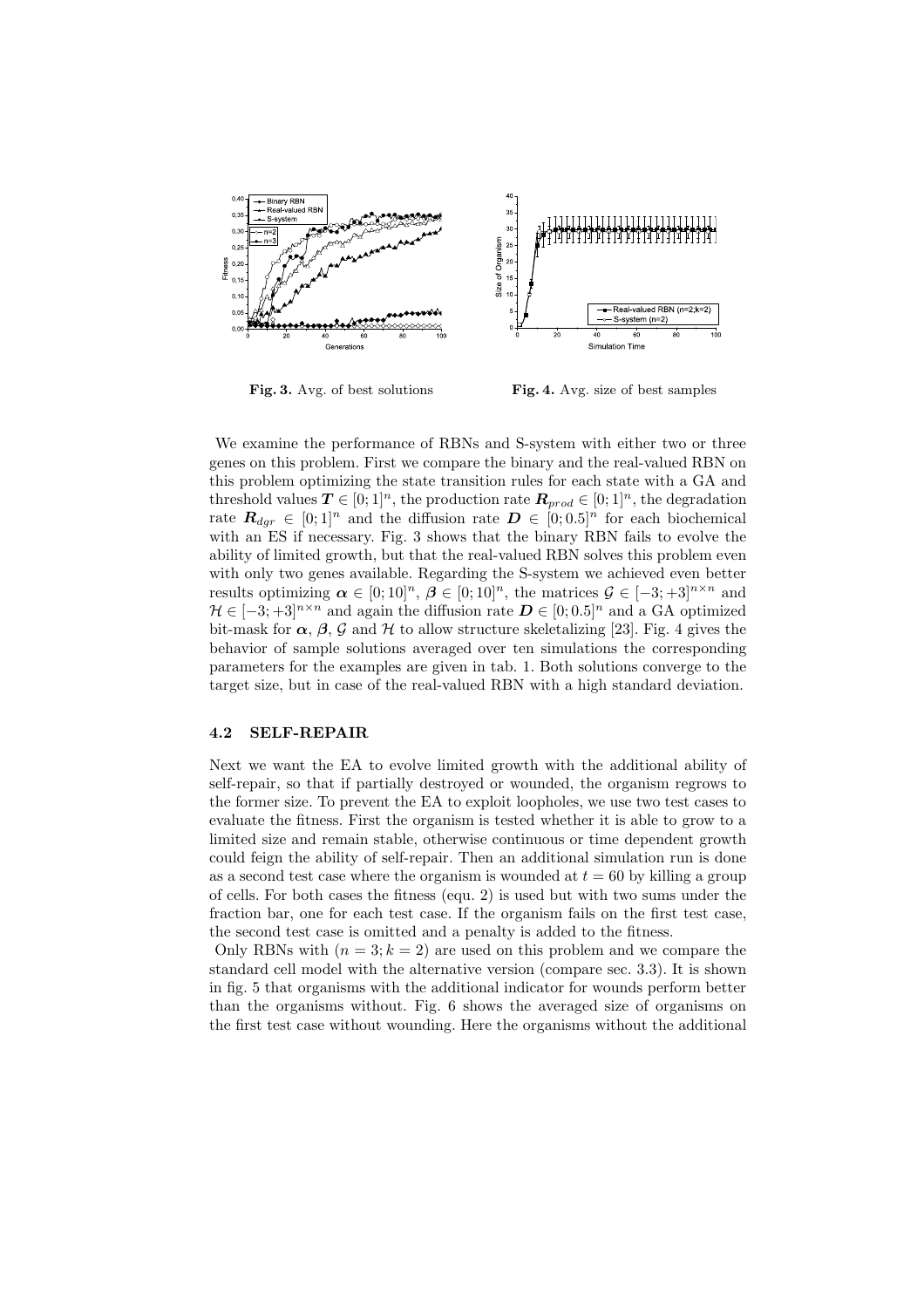

**Fig. 5.** Averaged best fitness **Fig. 6.** Av. size on test case 1



**Fig. 7.** Sample solutions - indicator **Fig. 8.** Sample solutions + indicator

indicator fail to produce limited growth, but tend to use unlimited growth to cope with wounds.

If no additional indicator for wounds was present, only one solution out of 10 runs emerged that reacted to the wound in the second test case in at least half of the ten simulations performed to verify the behavior. If the additional indicator is used, three organisms evolved that reliably reacted to the wound in the second test case, see fig. 7 and fig. 8 for examples. In parenthesis the number of successful simulations of the second test case is given.

## **5 CONCLUSIONS AND FUTURE RESEARCH**

We have shown that Evolutionary Algorithms can be used to optimize models of gene regulatory networks to solve the AE problem of limited growth and astonishingly only two genes seem to be necessary to achieve limited growth. When comparing RBNs and S-systems as models for gene regulatory networks, S-systems produce a more reliable behavior but seem to be harder to optimize for the Evolutionary Algorithm. RBNs on the other hand converge faster to a solution but are more prone to stochastic events due to the discrete nature of the state transition rules.

Regarding the ability of self-repair we were able to show that only an additional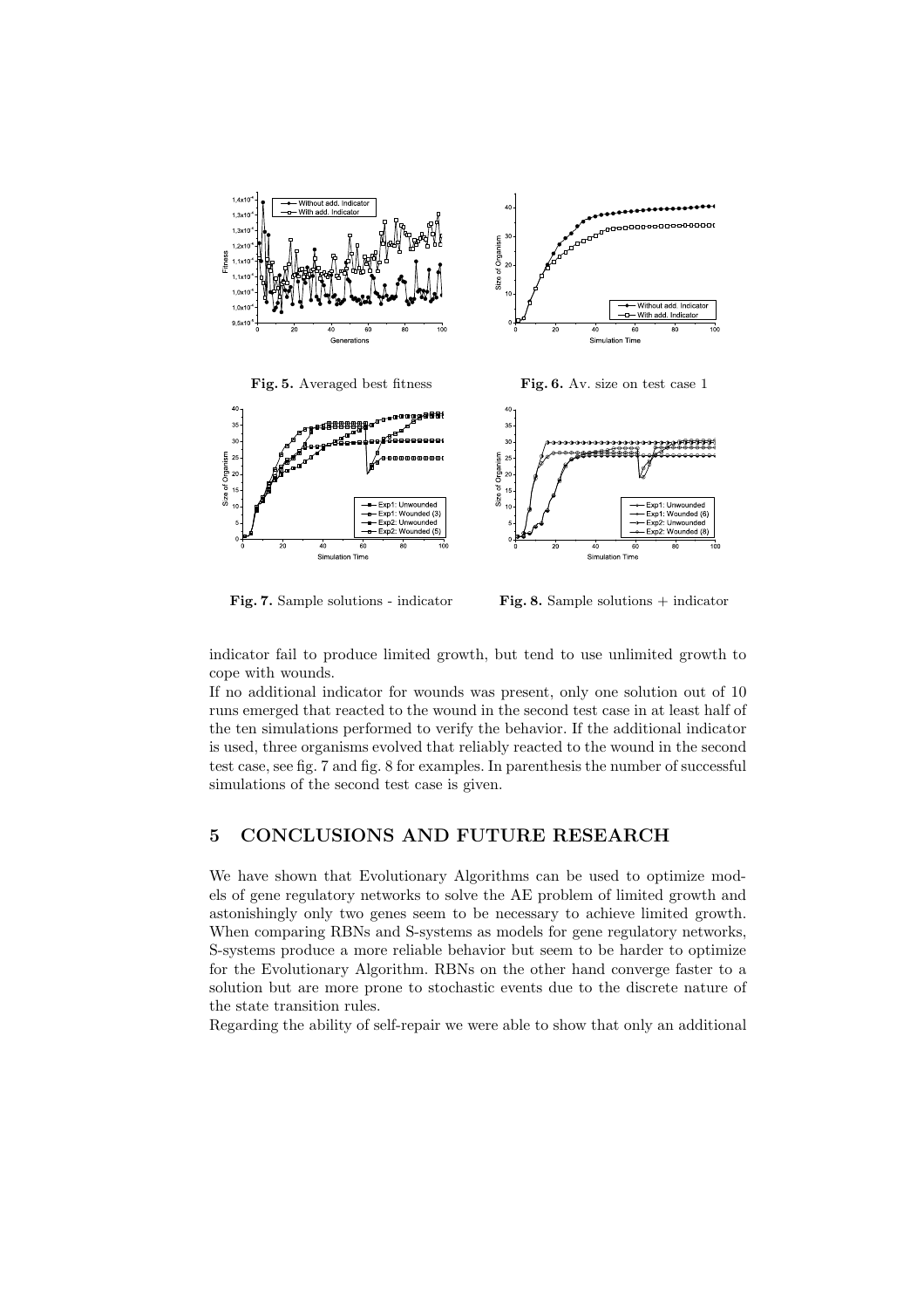Two genes RBN fig. 4  $\parallel$  Two genes S-system fig. 4  $I$  *S T*  $R_{prod} R_{dgr}$  *D*  $\alpha$  *G B A D* 1;1 |1010|0.00 |1.00 |1.00 |0.18 ||6.35 |1.06 |1.33 |0.0 |0.0 |-0.57 |0.33 1;1 |1110|0.50 |0.32 |0.00 |0.15 ||2.31 |-2.93 |2.85 |0.0 |2.49 |0.00 |0.00 Three genes RBN fig. 7 exp. 2  $\blacksquare$  Three genes RBN fig. 8 exp. 2  $I$  **/**  $S$   $T$   $R_{prod}$   $R_{dgr}$   $D$   $\parallel$   $I$   $\parallel$   $S$   $T$   $\parallel$   $R_{prod}$   $R_{dgr}$   $D$ 0;1 |1001 |0.58 |0.52 |1.97 |0.45 ||0;2 |1101 |0.97 |1.00 |0.71 |0.04 0;1 0010 0.92 0.77 1.00 0.06 0;3 0101 0.94 0.56 0.59 0.49 1;1 |0100 |0.21 |0.49 |0.28 |0.32 ||0;3 |1000 |0.73 |0.98 |0.48 |0.13

**Table 1.** Model parameter for given examples

biochemical, indicating the death of neighboring cells, enables the Evolutionary Algorithm to solve this problem more easily and more reliably.

In future experiments we want to apply the S-system to the problem of selfrepair. Also we will focus on evolving organisms that differentiate into multiple cell types. Using RBN the cell differentiation can be determined using the attractor cycles of RBN. We also want to extend the cell mechanics to allow cell migration and tissue evagination to evolve more complex shapes.

# **References**

- 1. Pankaj Agarwal. The cell programming language. *Artificial Life*, 2(1):37–77, 1994.
- 2. T. Akutsu, S. Miyano, and S. Kuhara. Algorithms for identifying boolean networks and related biological networks based on matrix multiplication and fingerprint function. *Journal of Computational Biology*, 7(3):331–343, 2000.
- 3. Hugo de Garis. Brain building: The genetic programming of artificial nervous systems and artificial embryos. in book 'Progress in Neural Networks, Vol. 4', ed. O.M. Omidvar, Ablex Publ. Corp., 1991.
- 4. Hugo de Garis. Artificial embryology the genetic programming of cellular differentiation. In *Artificial Life III Workshop*, Santa Fe, New Mexico, USA, June 1992.
- 5. Hugo de Garis. Artificial embryology: The genetic programming of an artificial embryo. In Branko Souček, editor, *Dynamic, Genetic, and Chaotic Programming*, pages 373–393. John Wiley, New York, 1992.
- 6. F. Dellaert. Toward a biologically defensible model of development. Masters Thesis, Case Western Reserve University, Dept. of Computer Engineering and Science, 1995.
- 7. F. Dellaert and R. Beer. A developmental model for the evolution of complete autonomous agents. In *From Animals to Animats IV, 4th International Conference on Simulation of Adaptive Behavior*, pages 393–401, Cambridge, MA., 1996. The MIT Press/Bradford Books.
- 8. Sharon Duvdevani-Bar and L. Segel. On topological simulations in developmental biology. *Journal of Theoretical Biology*, 131:33–42, 1994.
- 9. Peter Eggenberger. Cell interactions as a control tool of developmental processes for evolutionary robotics. In *From Animals to Animats IV, 4th International Conference on Simulation of Adaptive Behavior*, Cambridge, MA., 1996. The MIT Press/Bradford Books.